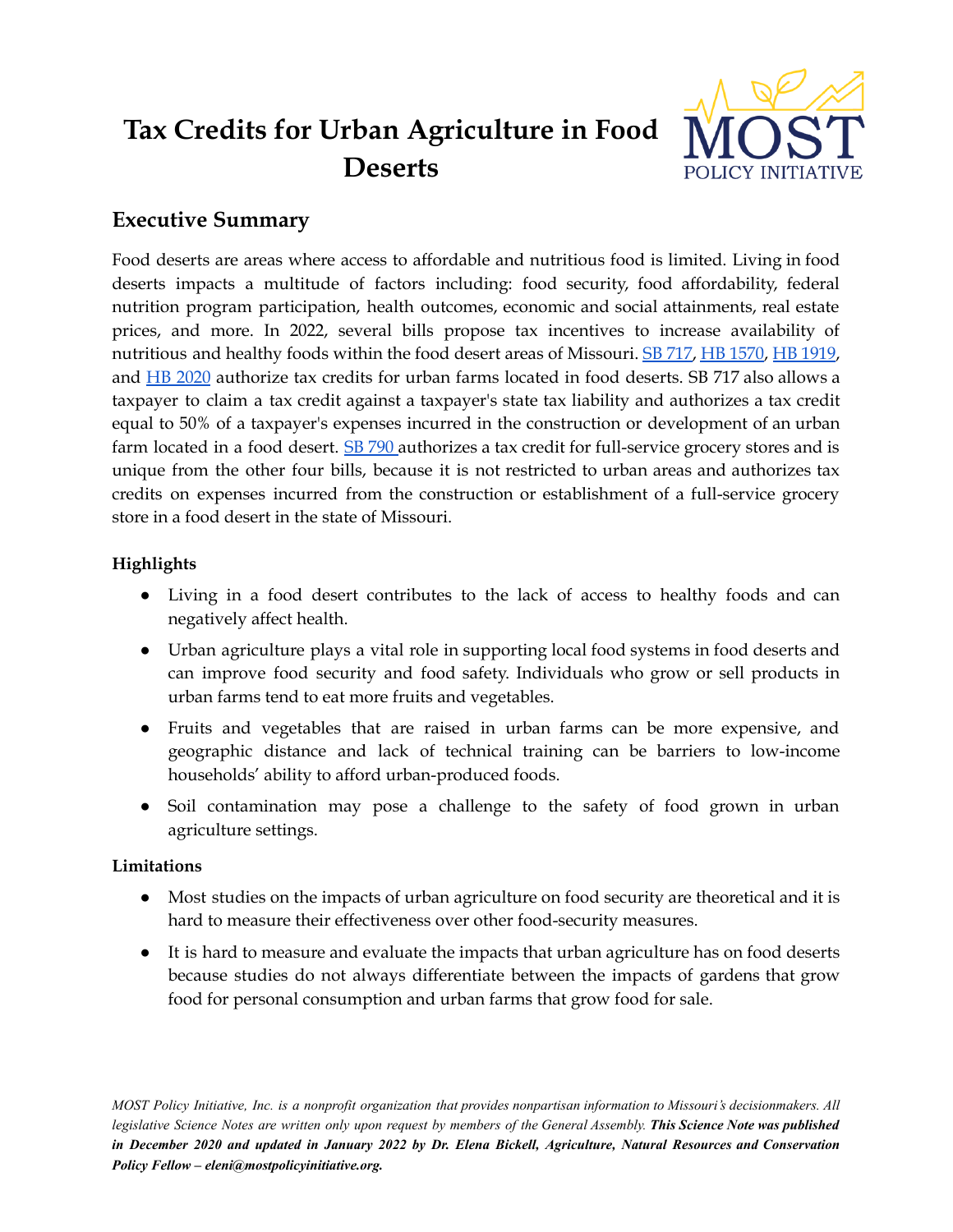## **Research Background**

#### **The relationship between urban agriculture and food deserts**

A food desert is an area that has limited access to affordable and nutritious food, with residents living more than one mile away from a supermarket in a city, or 10 miles or more in rural areas. 1 About 23.5 million Americans live in food deserts. People who live in food deserts tend to only have access to foods that are processed and high in sugar and fats; these factors contribute to higher obesity rates and other negative public health outcomes. The presence of food stores and the availability of healthy products in those stores are important contributors to healthy eating patterns among neighborhood residents. 2

Over the last three years, Missouri populations have had a food insecurity rate of 12.8%, and 4.8% of the population has had very low food security. With 100 food deserts, Missouri faces a food insecurity and hunger problem (Figure 1).<sup>3</sup> According to 2017 data, it is estimated that approximately 865,000 Missourians, including more than 214,000 children, experienced food insecurity, and the South and South-Eastern counties show the largest overall needs in food. 3



**Figure 1. Overall Need Rankings, Missouri Hunger Atlas, Interdisciplinary Center for Food Security, MU, 2019.** <sup>3</sup> The map shows the overall needs for food for each Missouri county, accounting for: percentages of population that are food insecure, the population that is SNAP-eligible based on income, the percent of K-12 students enrolled in free or reduced-price lunch (NSLP), and percent of children under the age of five that are WIC-eligible.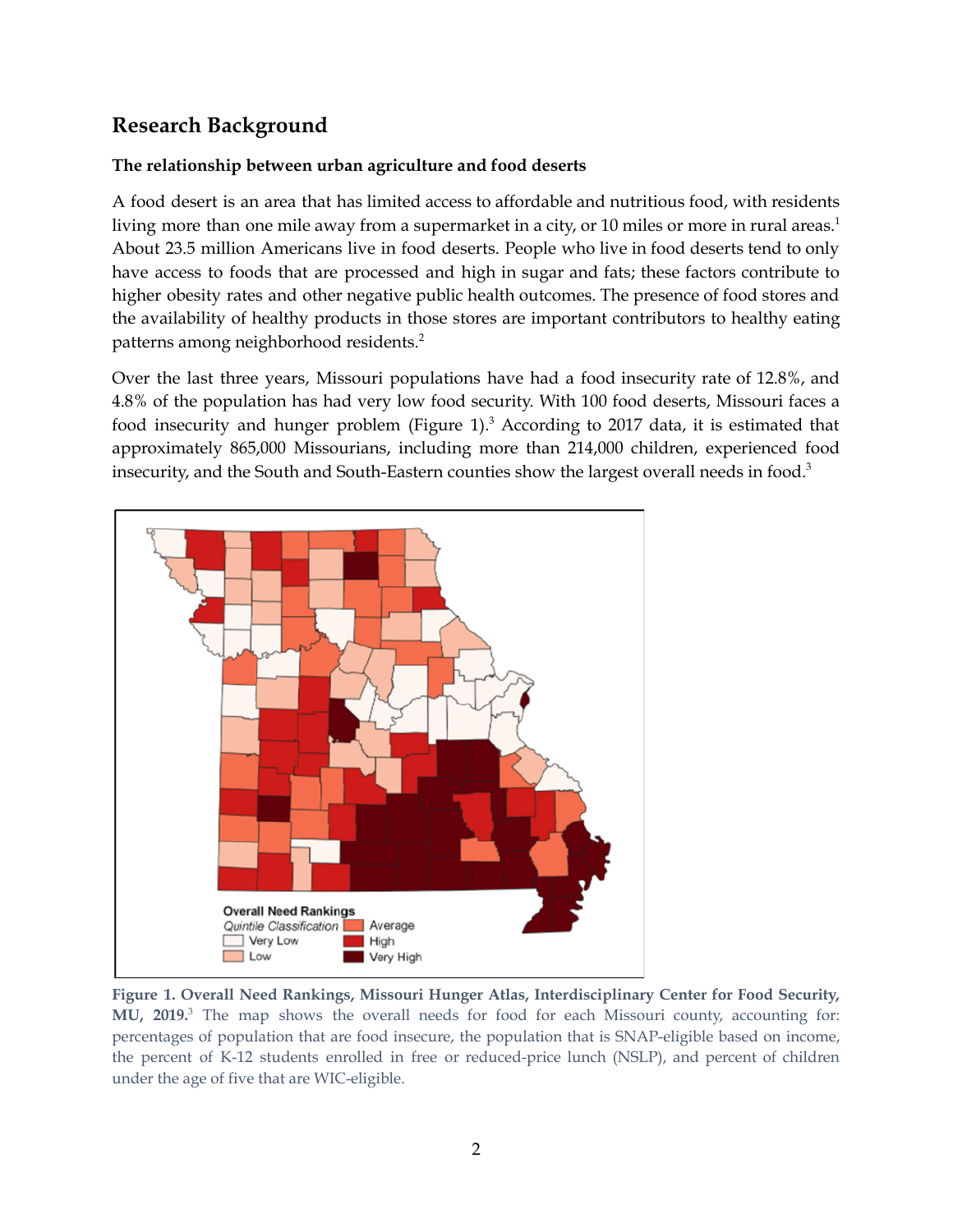Urban agriculture refers to growing and distributing food in urban areas, and can take the form of community gardens, urban-located farms with a social mission, rooftop farms, recirculating farms, or vertical farms. Urban agriculture can contribute to the increased availability of healthy and nutritious food that become more accessible and more affordable to the residents of areas such as food deserts. 4

#### **Impacts of urban agriculture on food deserts**

Studies conducted on urban community farming show that these projects can improve neighborhood aesthetics, provide community development, build social capital, increase neighborhood property values, and provide an area for community members to participate in physical activity. Urban agriculture also offers a potential as a nutrition intervention because it addresses the limited availability of fresh produce in some urban areas, which can be a primary barrier some urban residents face when trying to eat a healthy diet.<sup>5</sup>

Empirical studies have found that participation in urban farming and the availability of fruits and vegetables in farms or grocery stores are predictors of fruit and vegetable consumption. For example, a Michigan study found that individuals who participated in urban farming consumed 1.4 times more fruits and vegetables than those who did not. <sup>6</sup> Urban agriculture can also help build better local food systems. <sup>7</sup> Having better local food systems in place means that more people can afford and access a fresh food supply close to where they live. 8

Although studies point to the multiple benefits of urban farming, most of the literature is theoretical and only a few robustly measure the impact of urban farms on improving food security in low-income communities. Finally, studies find that urban agriculture in food deserts may exclude low-income and minority groups because of location and other sociocultural reasons. 9,10

#### **Inefficiencies and other barriers to improving food security**

Residents who live near food deserts and participants of urban farming projects mention that production and labor costs keep them from being profitable and continuing to farm.<sup>11</sup> The specific challenges of urban agriculture are often related to the type of the urban farm and its ownership. Economic studies that examine urban community farms—where the urban farm is a collaborative project and is owned by multiple individual members from the community who share the maintenance and products—indicate that there is relative inefficiency in the use of materials and labor resources. <sup>12</sup> Other studies have highlighted issues such as seasonal accessibility for the products of the farms and the low yields as reasons for such inefficiencies.<sup>13</sup>

Some of the other major challenges urban growers face are related to the land, including contaminated soils and land tenure. The soil in city lots can contain chemicals, lead or other heavy metals, and most urban agriculture is therefore carried out in containers or raised beds, where clean compost and topsoil are spread on top of the existing ground.<sup>14</sup>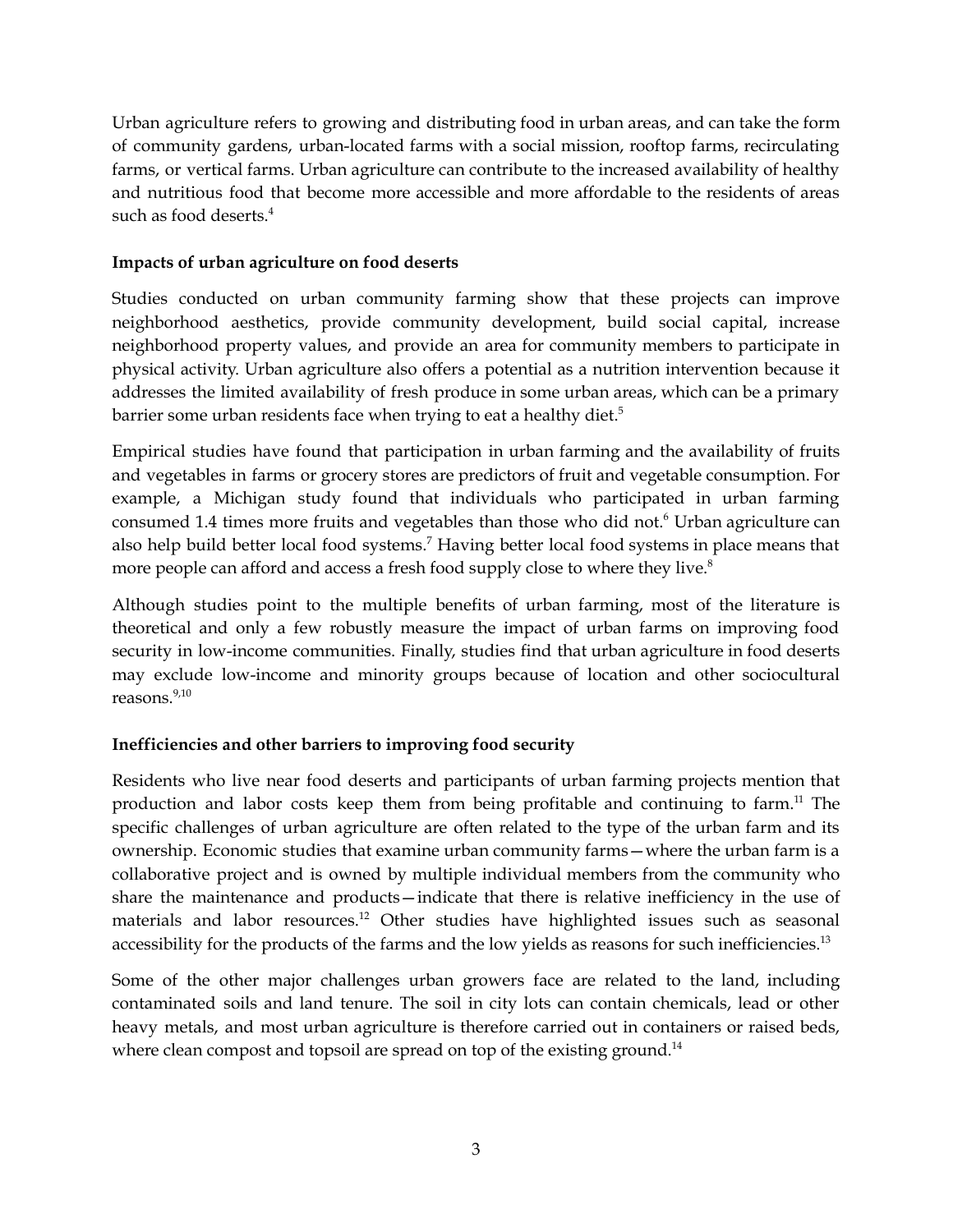#### **Indirect impacts of urban agriculture**

An indirect, positive impact of urban agriculture is the increase in property values in the blocks that surround urban farms, and the resulting increase in tax revenue. Studies also indicate that urban farms indirectly decrease the crime rate of the neighborhoods in which they are located.A growing line of research suggests that investing in such projects may be a more effective crime-reduction strategy than other conventional strategies. <sup>15</sup> Others suggest that because urban agriculture uses wastes and idle land and water bodies as resources urban areas can be transformed from being only consumers of food and other agricultural products into important resource-conserving, health-improving, sustainable generators of food products. 8

#### **Property tax incentives for urban agriculture**

Some [states](https://docs.google.com/document/d/1JXY90nI0Om97kpxO89hpDgcyjfSZtv65gtq6s49Qsa8/edit) and cities have created tax incentives, like tax credits or tax rebates, to help encourage urban agriculture. Typically, state legislatures have passed an enabling statute allowing localities to choose to enact an incentive, giving the locality the authority to establish eligibility criteria, determine the process for granting and maintaining the tax incentive, and even set the amounts of the incentives.

Over the last decade, Columbia and Kansas City have seen an increase in population and face an increased need for fresh and safe food. People across Missouri are responding to these needs by putting in place zoning regulations and city plans. In 2010, the city council of Kansas City established the right of homeowners to grow produce in their front yard for consumption or for sales. Another example is the Columbia Center for Urban [Agriculture](https://www.columbiaurbanag.org/) in Columbia, MO, whose objectives are to feed and educate the urban community and to empower low-income families to garden and grow their food.

#### **References**

- 1. USDA, ERS-Food deserts. [https://www.ers.usda.gov/webdocs/publications/45014/30940\\_err140.pdf](https://www.ers.usda.gov/webdocs/publications/45014/30940_err140.pdf)
- 2. Glanz, K., & Yaroch, A. L. (2004). Strategies for increasing fruit and vegetable intake in grocery stores and communities: policy, pricing, and environmental change. *Preventive medicine*, *39*, 75-80.
- 3. Interdisciplinary Center for Food Security, Missouri Hunger Atlas 2019, [https://foodsecurity.missouri.edu/wp-content/uploads/2019/12/2019-Missouri-Hunger-Atlas\\_](https://foodsecurity.missouri.edu/wp-content/uploads/2019/12/2019-Missouri-Hunger-Atlas_FINAL-2.pdf) [FINAL-2.pdf](https://foodsecurity.missouri.edu/wp-content/uploads/2019/12/2019-Missouri-Hunger-Atlas_FINAL-2.pdf)
- 4. Bellows, A., Brown, K., & Smit, J. (2008). *Health Benefits of Urban Agriculture*.
- 5. Morton, L. W., & Blanchard, T. C. (2007). Starved for access: life in rural America's food deserts. *Rural Realities*, *1*(4), 1-10.
- 6. Alaimo, K., Packnett, E., Miles, R. A., & Kruger, D. J. (2008). Fruit and Vegetable Intake among Urban Community Gardeners. *Journal of Nutrition Education and Behavior*, *40*(2), 94–101. <https://doi.org/10.1016/j.jneb.2006.12.003>
- 7. The University of Melbourne, Planning a resilient city food bowl, <https://minerva-access.unimelb.edu.au/handle/11343/121776>
- 8. Smit, J., & Nasr, J. (1992). Urban agriculture for sustainable cities: Using wastes and idle land and water bodies as resources. *Environment and Urbanization*, *4*(2), 141–152[.](https://doi.org/10.1177/095624789200400214) <https://doi.org/10.1177/095624789200400214>